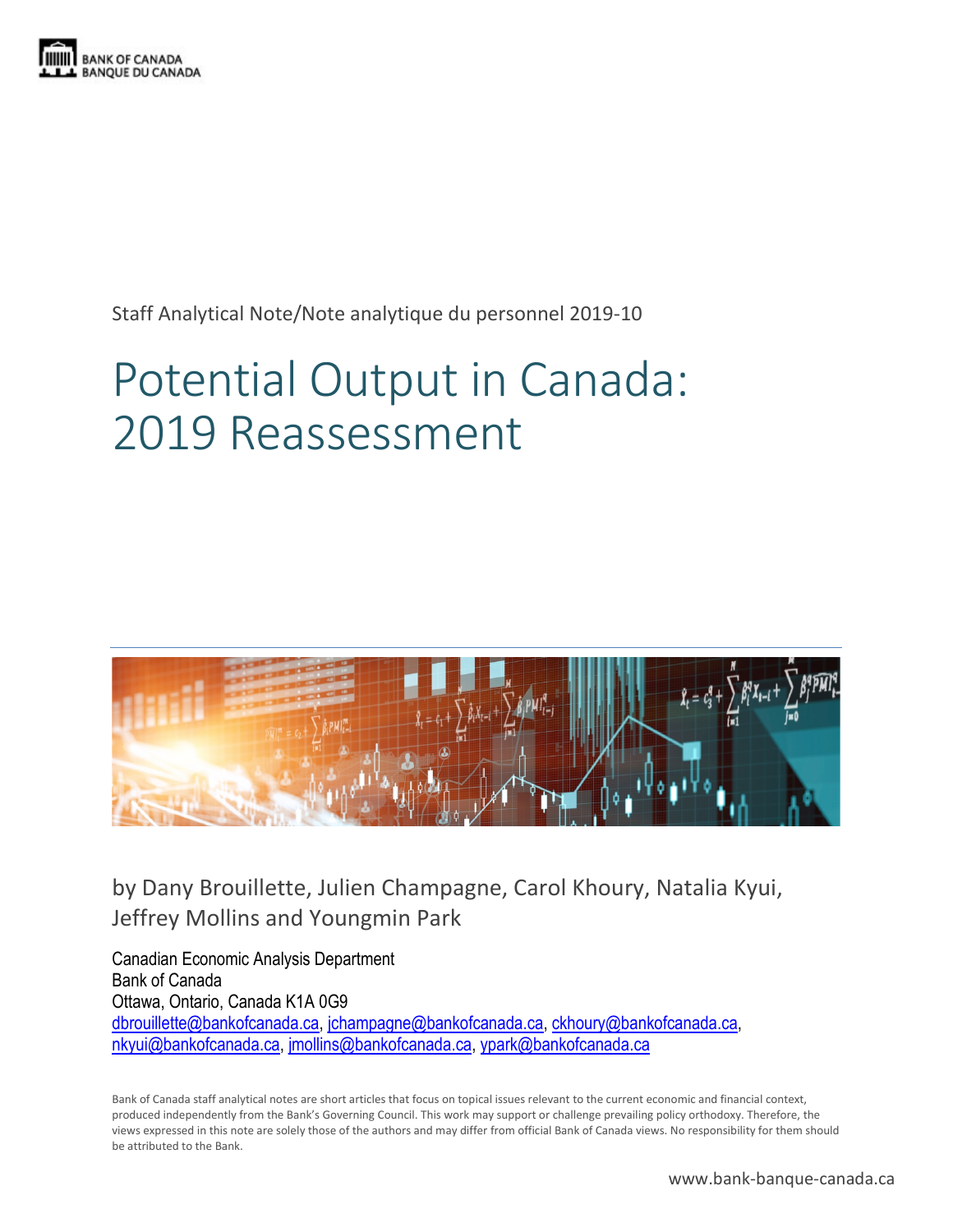## **Acknowledgements**

We would like to thank Marc-André Gosselin, Jing Yang, Robert Amano and Russell Barnett for their helpful comments and suggestions. We would also like to thank Nicole van de Wolfshaar and Meredith Fraser-Ohman for their editorial assistance.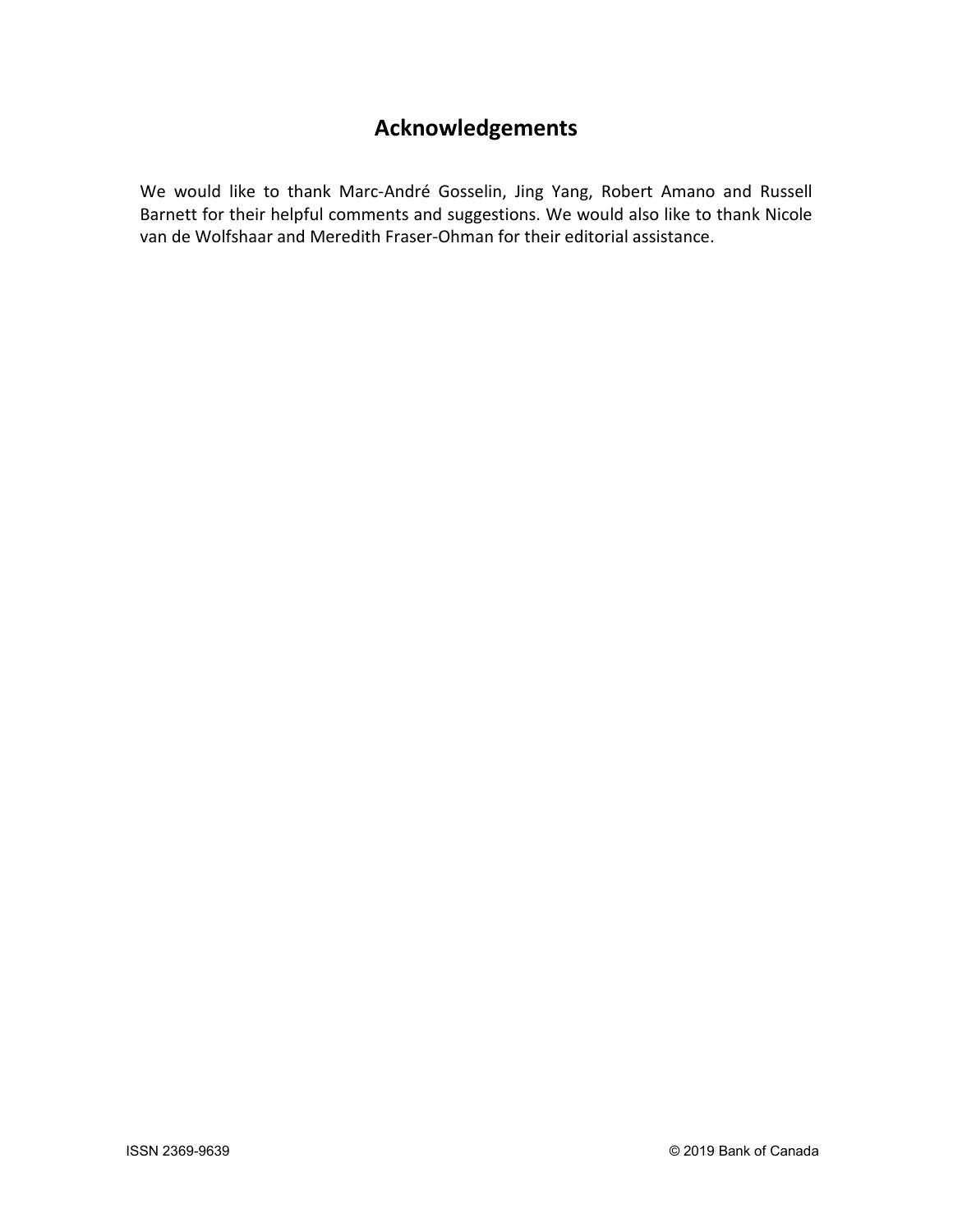### **Abstract**

Potential output is expected to grow on average at 1.8 per cent over 2019–21 and at 1.9 per cent in 2022. While the contribution of trend labour input to potential output growth is expected to decrease between 2019 and 2022, the contribution of trend labour productivity is projected to increase. Relative to the April 2018 reassessment, the profile for potential output growth rates is similar, albeit revised slightly down in 2020 and 2021. Underlying this new profile are negative revisions to the business investment outlook relative to April 2018 that are mostly offset by stronger projections for population growth. Based on various alternative scenarios, the range for potential output growth estimates widens from 1.5 to 2.1 per cent in 2019 to 1.3 to 2.5 per cent in 2022.

*Bank topics: Potential output; Productivity; Labour markets JEL codes: E, E00, E2, E23, E24, E37, E6*

### **Résumé**

La production potentielle devrait afficher une croissance moyenne de 1,8 % de 2019 à 2021 et de 1,9 % en 2022. Même si l'apport du facteur travail tendanciel à la croissance de la production potentielle devrait diminuer entre 2019 et 2022, celui de la productivité tendancielle du travail devrait augmenter. Le profil des taux de croissance de la production potentielle est similaire à celui établi lors de la réévaluation d'avril 2018, malgré une légère révision à la baisse pour 2020 et 2021. Ce nouveau profil tient compte d'un assombrissement des perspectives d'investissement des entreprises, en grande partie contrebalancé par des projections à la hausse pour ce qui est de la croissance démographique. Selon les divers scénarios étudiés, la fourchette des estimations de croissance de la production potentielle s'élargit, allant de 1,5 à 2,1 % en 2019 et de 1,3 à 2,5 % en 2022.

*Sujets : Production potentielle; Productivité; Marchés de travail Codes JEL : E, E00, E2, E23, E24, E37, E6*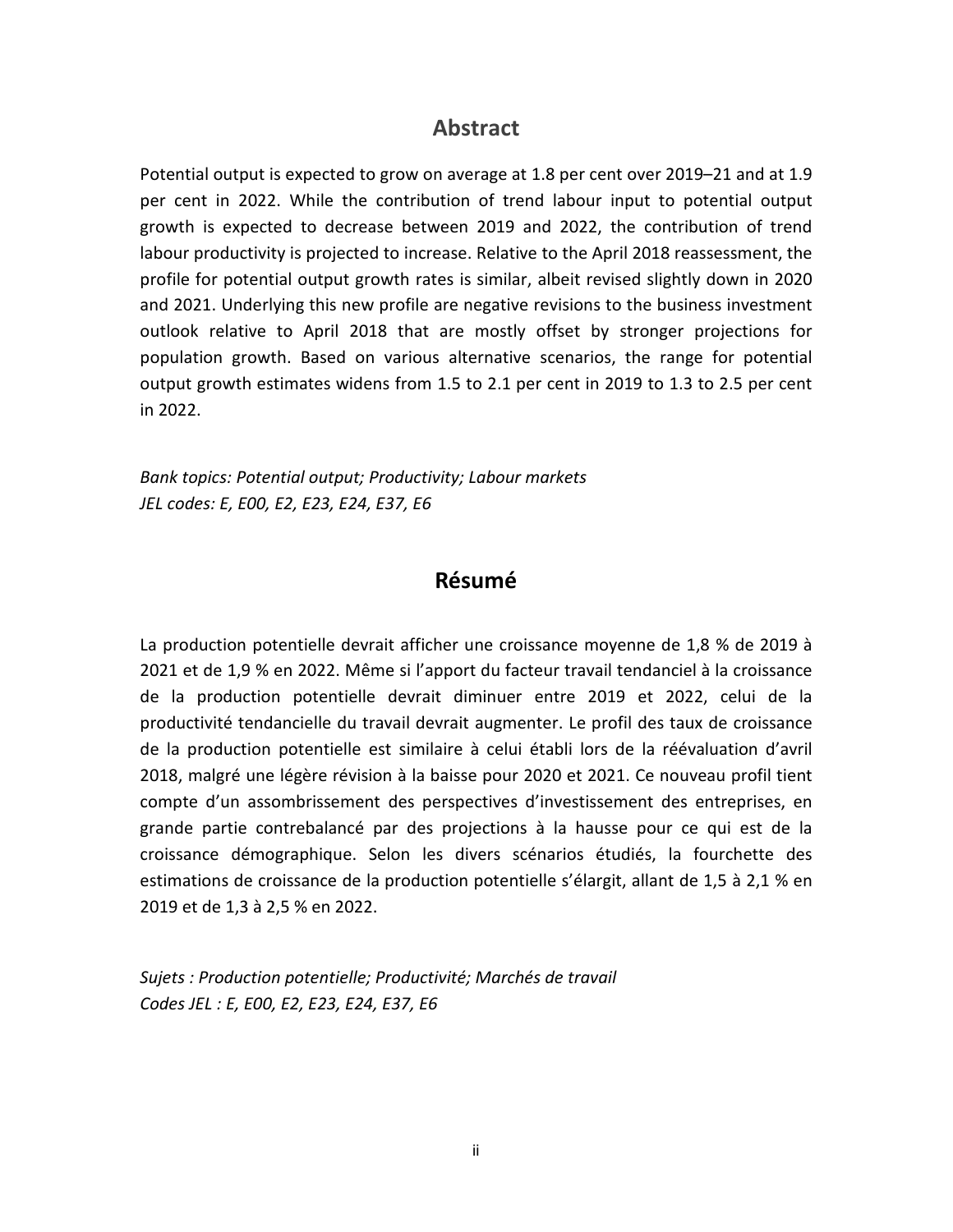## **1. Introduction**

This note presents the results of the annual reassessment of potential output conducted by Bank of Canada staff ahead of the publication of the April 2019 *Monetary Policy Report*. **Chart 1** shows that we expect potential output growth to average 1.8 per cent from 2019 to 2022. This profile is similar to the one in the April 2018 reassessment, albeit slightly weaker in 2020 and 2021 (**Chart 2**). Revisions leading to the current profile are explained in Section 2, while Section 3 gives further details on the potential output dynamics. Section 4 concludes with an assessment of the uncertainty around estimates for potential output growth.



### **Chart 1: Potential output growth is projected to average 1.8 per cent from**

Sources: Statistics Canada and Bank of Canada estimates and projections

**Chart 2** shows downward revisions to potential output growth relative to April 2018. These changes result from negative revisions to trend labour productivity (TLP) that are mostly offset by upward revisions to trend labour input (TLI).

TLI growth can be decomposed into the sum of growth rates for the working-age population, trend employment rate (TER) and trend average hours worked (TAHW). Consequently, new population projections by Statistics Canada and revised estimates of TER and TAHW using the latest data on employment and hours worked will affect our projections for TLI growth. Stronger growth in the working-age population explains most of the upward adjustment to TLI growth (**Chart 3**, dark and light blue bars combined) in 2018 and over the projection horizon. Meanwhile, revised estimates of TER and TAHW models with the annual data from the 2018 Labour Force Survey (LFS) have only a minor effect (**Chart 3**, red bars).

**<sup>2.</sup> Revisions to the staff projection of potential output**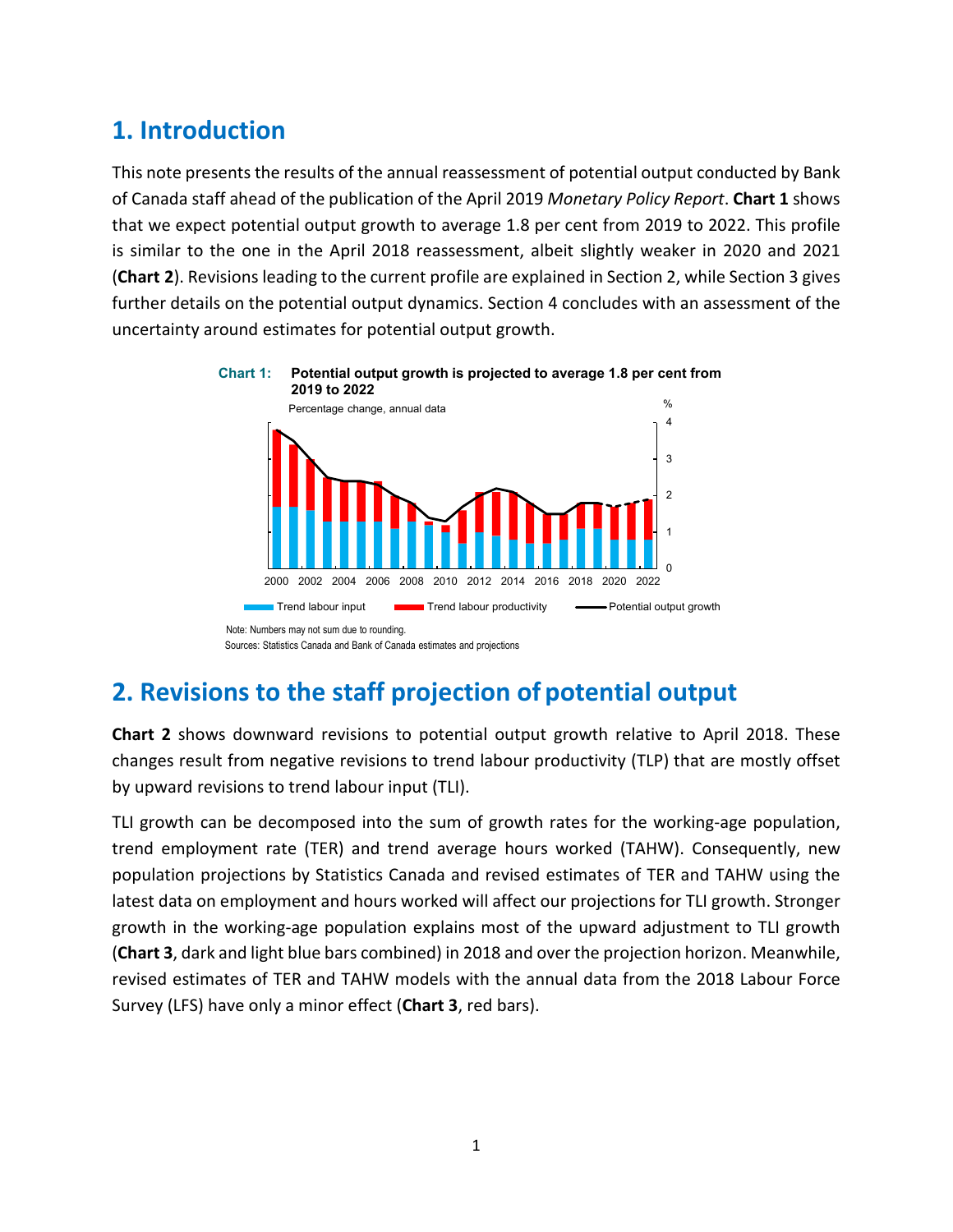Percentage Shock minus control on growth rates (relative to April 2018), annual data

**Chart 2: Potential output growth is revised down**



0.6

points

Sources: Statistics Canada and Bank of Canada estimates and projections





Specifically, we expect growth of the working-age population to be higher than it was in April 2018, mainly reflecting stronger immigration going forward and more non-permanent residents. The revised population projection affects TLI in two ways. First, the higher growth of the working-age population translates directly into higher TLI growth rates (**Chart 3**, light blue bars). Second, the changing composition of the working-age population positively affects TER and TAHW (**Chart 3**, dark blue bars) because the new structure puts more weight on age groups (e.g., prime age) that work more.<sup>[1](#page-4-0)</sup> Over the projection horizon, the indirect effect accounts for approximately one-third of the overall impact of the revisions to population.

Note: Numbers may not sum due to rounding.

Sources: Statistics Canada and Bank of Canada estimates and projections

<span id="page-4-0"></span> <sup>1</sup> **Chart A-1** in the Appendix shows an alternative breakdown of TLI growth revisions between population, TER and TAHW. In **Chart A-1**, the blue bars represent the direct effect of population. The red and green bars show growth revisions to TER and TAHW, respectively, that combine the indirect effect from population growth and estimates that have been updated with the latest data.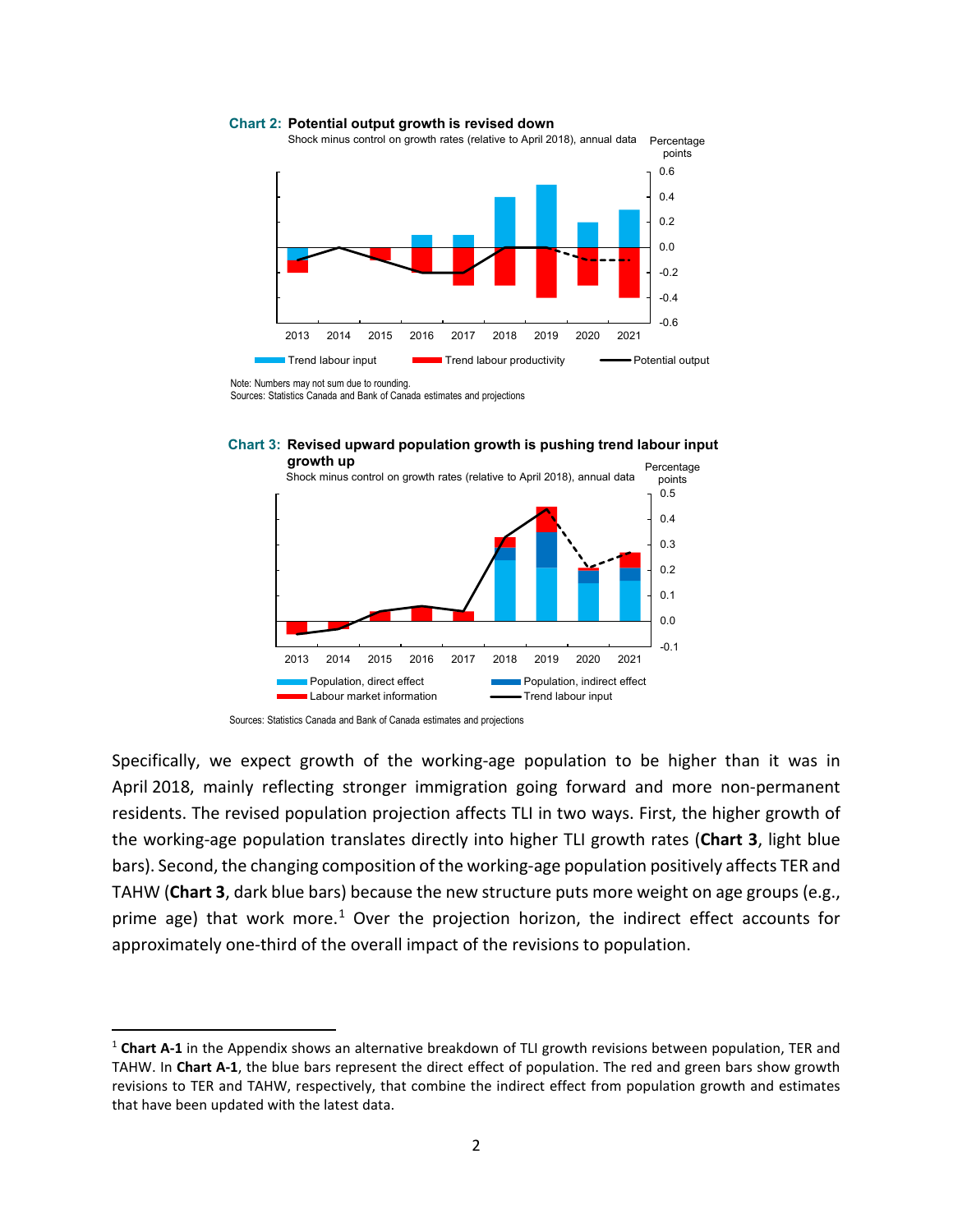Positive TLI growth revisions do not fully translate to potential output because TLI growth has a negative impact on TLP growth (**Chart 4**, blue bars). Recall that TLP growth can be decomposed into trend total factor productivity (TFP) growth and capital deepening, with the latter depending on the growth of the ratio of capital stock to TLI.<sup>[2](#page-5-0)</sup> Consequently, for a given labour share and stock of capital, an upward revision to TLI growth implies that the growth of TLP should be revised down because the available stock of capital per hours worked is lower.





Revisions to the business investment outlook are another factor weighing on TLP growth, which negatively affects capital accumulation and lowers the contribution of capital deepening, especially over the projection horizon (captured by the red bars in **Chart 4**). For instance, the staff outlook for business investment has been revised down relative to April 2018, mostly due to the decline in oil prices since mid-2018. Significant historical revisions to gross domestic product and business investment also suggest that the effects of the 2014–15 oil price shock are more pronounced and persistent than assessed in April 2018.

Other sources of revisions over the projection horizon are relatively less important (**Chart 4**, yellow bars). For example, we revisited our assumptions on trend TFP. Recall that trend TFP captures many factors, making it difficult to interpret and forecast. Over the projection horizon, we therefore assume that trend TFP growth returns to its historical average (0.7 per cent) by 2021, slightly lower than assumed in April 2018 (0.8 per cent).

## **3. The dynamics of the projection of potential output growth**

The revisions described in Section 2 lead to the potential output growth dynamics shown in **Table 1**. Over the projection horizon, potential output growth will average 1.8 per cent. The narrative for the dynamics of potential output growth remains the same as in the April 2018

Sources: Statistics Canada and Bank of Canada estimates and projections

<span id="page-5-0"></span><sup>&</sup>lt;sup>2</sup> Technically,  $\Delta TLP = \Delta trend\_TFP + capital\_share \times \Delta\left(\frac{capital\_stock}{TLI}\right)$ , with  $\Delta$  representing the growth operator.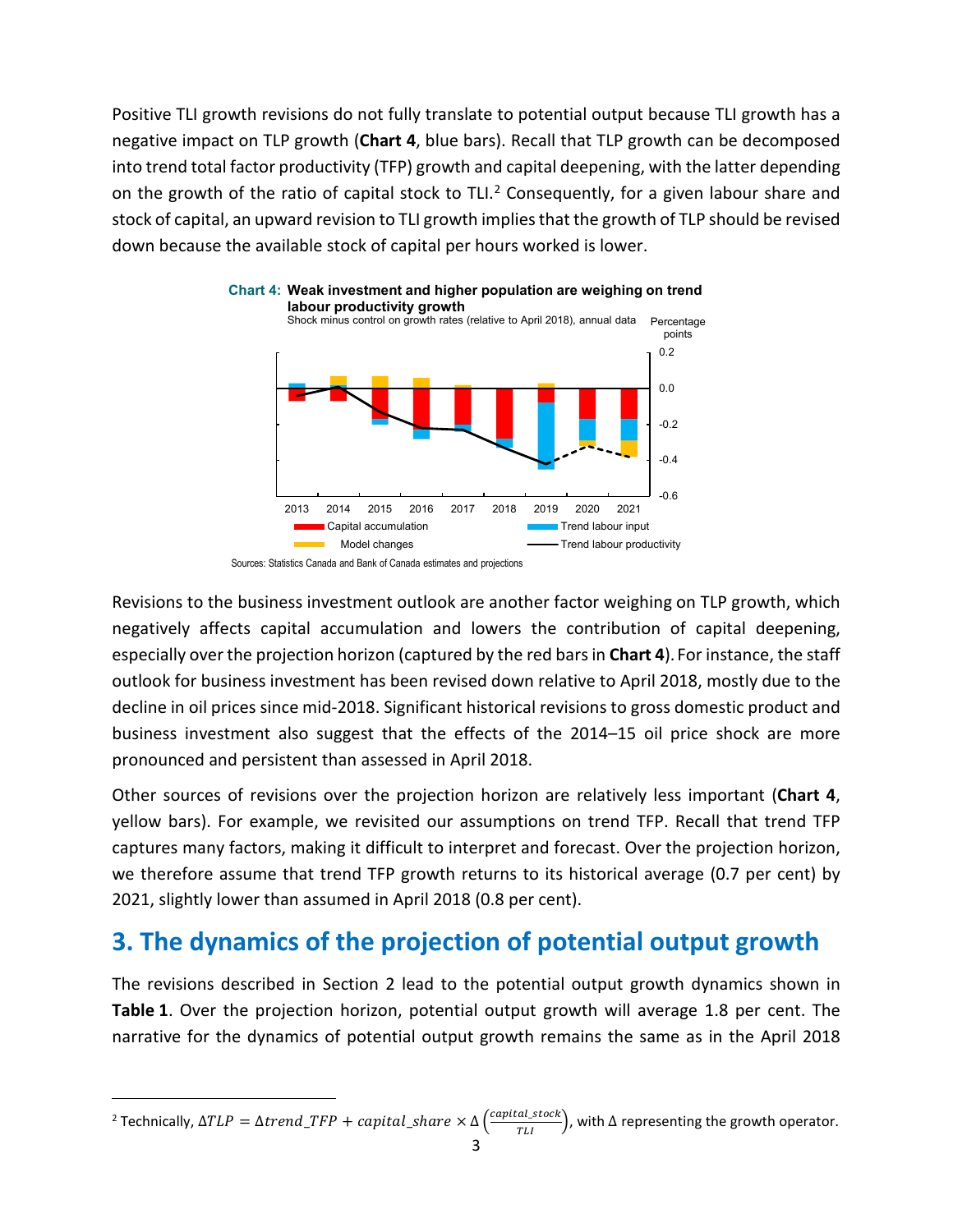| Table 1: Potential output growth rates (%) |                         |            |            |  |  |  |  |  |
|--------------------------------------------|-------------------------|------------|------------|--|--|--|--|--|
|                                            | <b>Potential output</b> | <b>TLI</b> | <b>TLP</b> |  |  |  |  |  |
| $2010 - 17$                                | 1.8(1.9)                | 0.8(0.9)   | 0.9(1.0)   |  |  |  |  |  |
| 2018                                       | 1.8(1.8)                | 1.1(0.7)   | 0.7(1.0)   |  |  |  |  |  |
| 2019                                       | 1.8(1.8)                | 1.1(0.6)   | 0.7(1.1)   |  |  |  |  |  |
| 2020                                       | 1.7(1.8)                | 0.8(0.6)   | 0.9(1.2)   |  |  |  |  |  |
| 2021                                       | 1.8(1.9)                | 0.8(0.5)   | 1.0(1.4)   |  |  |  |  |  |
| 2022                                       | 1.9                     | 0.8        | 1.1        |  |  |  |  |  |

annual reassessment: the increase in TLP growth will offset the decline in TLI growth over the projection horizon.

Note: Estimates of annual growth rates from the April 2018 reassessment appear in parentheses.

TLI is trend labour input, and TLP is trend labour productivity. Numbers may not sum due to rounding.

**Chart 5** presents the contributions to TLI growth of working-age population, TER and TAHW over history and the projection horizon. We expect TLI growth to decline from 1.1 per cent in 2019 to 0.8 per cent by 2022 (**Table 1**). We maintain our narrative that this slowdown in TLI growth will be driven by population aging.



## **Chart 5: Trend labour input growth is projected to decline, largely due to**

Because it puts more weight on age groups with lower employment rates, population aging can explain the drag from TER in its entirety (**Chart 5**, red bars). The drag from TAHW (**Chart 5**, blue bars) reflects other factors, such as the secular decline in average hours worked, higher employment in the services sector and higher employment of women. Overall, population aging removed 0.5 percentage points from TLI growth over 2011–18 and will likely remain so over the projection horizon.

While population growth is lower than it was in the 2000s, it has stabilized in recent years. Immigration has recently been an important source of total population growth in Canada and is expected to remain its main driver in the coming years (**Chart 6**, red bars).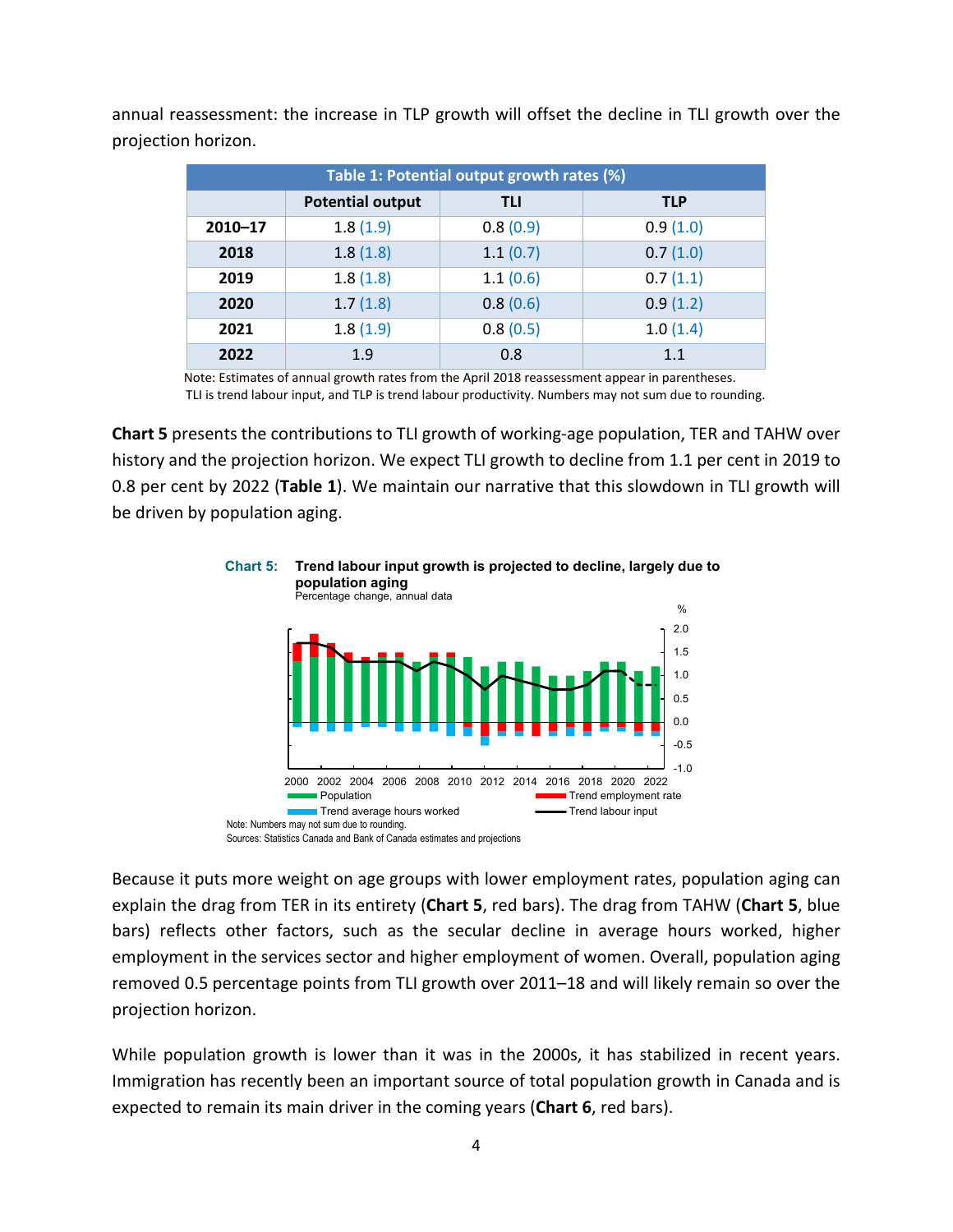

**Chart 6: Immigration remains the main contributor to population growth**

On the productivity side, TLP growth is expected to increase from 0.7 to 1.1 per cent by 2022 (**Table 1**). **Chart 7** shows the TLP growth decomposition. This decomposition is useful because it provides a breakdown of TLP growth between capital deepening and trend TFP. Since trend TFP growth is assumed to be flat after 2020, capital deepening remains the main driver of the increase in TLP growth. The rising contribution of capital deepening reflects the recovery of business investment levels in the wake of the sharp decline in commodity prices at the end of 2014.





Finally, we compare our profile for potential output growth over the projection horizon with those from outside sources, such as the Parliamentary Budget Officer, the Organisation for Economic Co-operation and Development and the International Monetary Fund (**Table 2**). Overall, our estimates lie within those of these three sources. We highlight that forecasts released by these institutions would likely be lower considering the weaker data from the fourth quarter of 2018.

Sources: Statistics Canada and Bank of Canada calculations Note: The chart shows total population. Numbers may not sum due to rounding.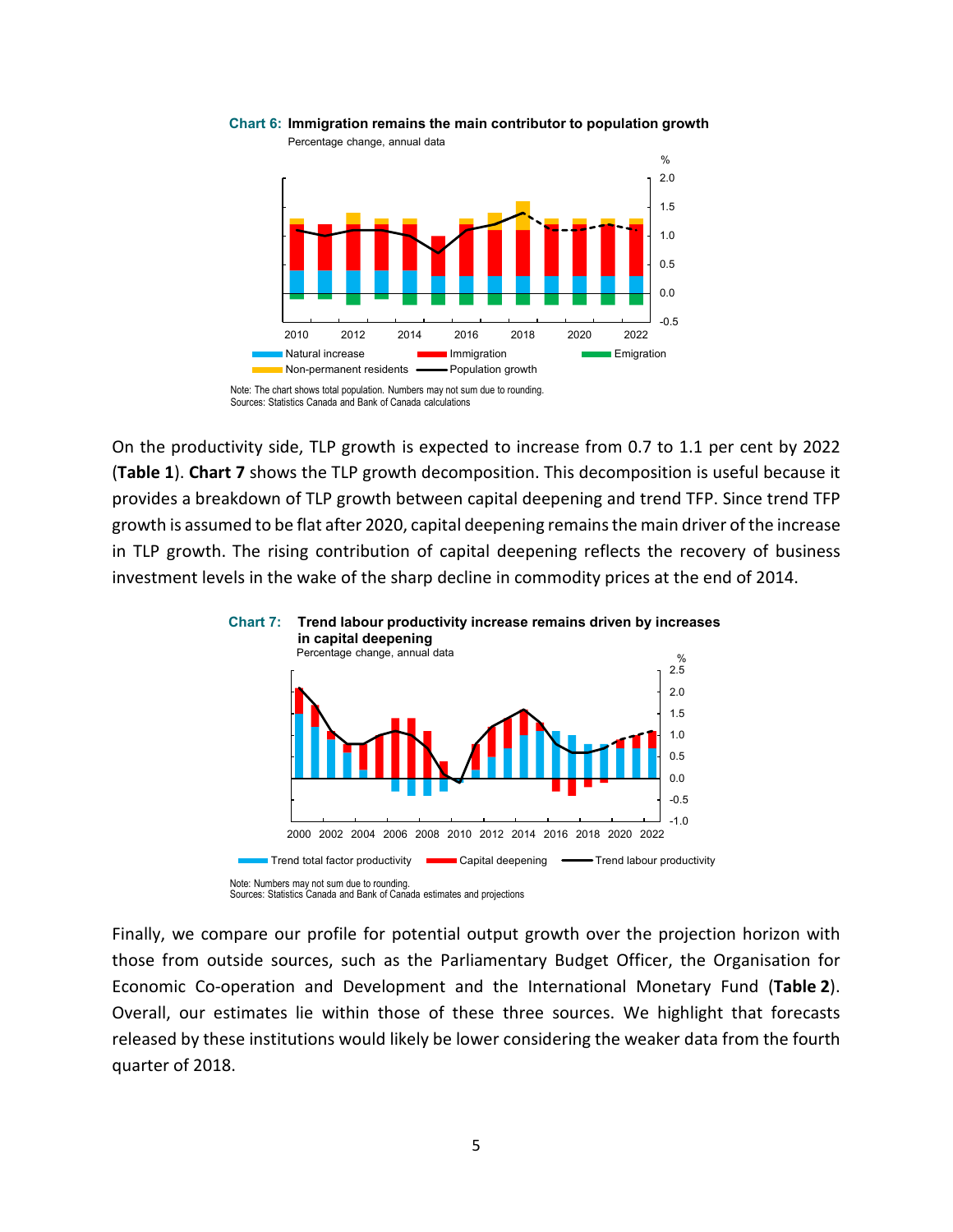| Table 2: Comparison of potential output growth projections (%) |                                                              |                              |                                |                                       |  |  |  |  |  |
|----------------------------------------------------------------|--------------------------------------------------------------|------------------------------|--------------------------------|---------------------------------------|--|--|--|--|--|
|                                                                | <b>April 2019</b><br><b>Monetary Policy</b><br><b>Report</b> | <b>PBO</b><br>(October 2018) | <b>OECD</b><br>(November 2018) | <b>IMF</b><br>(Article IV, July 2018) |  |  |  |  |  |
| 2018                                                           | 1.8                                                          | 1.6                          | 1.7                            | 2.0                                   |  |  |  |  |  |
| 2019                                                           | 1.8                                                          | 1.7                          | 1.7                            | 2.0                                   |  |  |  |  |  |
| 2020                                                           | 1.7                                                          | 1.7                          | 1.7                            | 1.9                                   |  |  |  |  |  |
| 2021                                                           | 1.8                                                          | 1.7                          |                                | 1.9                                   |  |  |  |  |  |
| 2022                                                           | 1.9                                                          | 1.7                          |                                | 1.8                                   |  |  |  |  |  |

Note: PBO is Parliamentary Budget Officer; OECD is the Organisation for Economic Co-operation and Development; and IMF is the International Monetary Fund.

### **4. Alternative scenarios**

Projections of potential output growth are subject to much uncertainty. **Table 3** presents a range for potential output growth built around three scenarios described in this section.<sup>[3](#page-8-0)</sup>

| Table 3: Uncertainty around potential output projections |      |                                                                                     |      |               |  |  |  |  |
|----------------------------------------------------------|------|-------------------------------------------------------------------------------------|------|---------------|--|--|--|--|
|                                                          | 2019 | 2020                                                                                | 2021 | 2022          |  |  |  |  |
| Range                                                    |      | $\lceil 1.5 - 2.1 \rceil \mid \lceil 1.3 - 2.1 \rceil \mid \lceil 1.2 - 2.4 \rceil$ |      | $[1.3 - 2.5]$ |  |  |  |  |
| <b>Midpoint of the range</b>                             | 1.8  | 1.7                                                                                 | 1.8  | 1.9           |  |  |  |  |

### **4.1 Population**

We obtained scenarios depicting high and low population growth rates from Statistics Canada. The low population growth scenario reflects decreased assumptions on immigration and nonpermanent residents and higher assumptions about mortality and emigration than in the medium population growth scenario (base case). The higher population growth scenario assumes these effects are reversed. Under the high population growth scenario, TLI growth rates would be higher by 0.2 percentage points by 2022. In contrast, under the low population growth scenario, TLI growth rates are lower by 0.3 percentage points by 2022. Under these two scenarios, potential output growth will lie between -0.2 to +0.1 percentage points around the base case by 2022.

#### **4.2 Investment**

In our base-case scenario, we assume that the weakness in business investment observed in recent quarters—due to a combination of trade uncertainty, softening in global activity and

<span id="page-8-0"></span><sup>&</sup>lt;sup>3</sup> While other factors can influence our estimates of potential output growth, we do not discuss them in detail due to the uncertainty around their magnitude and timing. For instance, the digitalization of the economy could drag on TLP growth in the short term because firms' operations and productivity could be disrupted as they learn how to best use new technologies (such as artificial intelligence). However, digitalization may boost TLP growth in the long run because efficiency gains outweigh the initial losses. The timing of these phases is uncertain, however, and subject to much debate.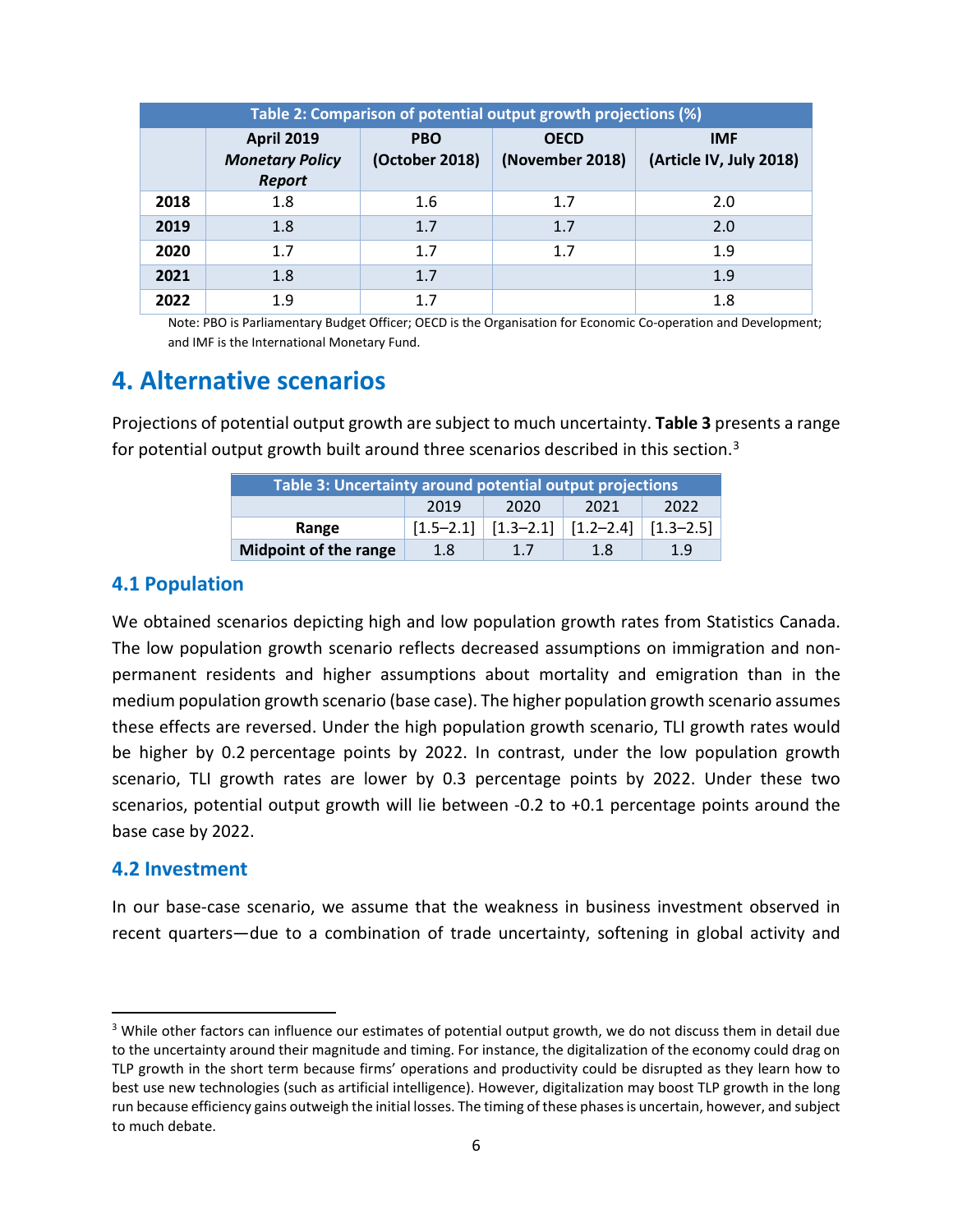possible spillover from the oil and gas sector—is amplified in the short run (2019H1) and remains persistent over the projection horizon. We provide two scenarios around this base case:

- an upside scenario, which assumes this weakness is temporary and reversed by the end of 2020; and
- a downside scenario, where the weak momentum observed over the last quarters of 2018 is carried over the short run (2019H1), and the factors weighing on investment are affecting capital spending more heavily than they are in the base case.

Taken together, these scenarios imply that potential output growth could range from -0.1 to +0.2 percentage points around the midpoint estimates.

### **4.3 Human capital**

As seen in **Chart 7**, the unexplained part of TLP (which we call trend TFP) is relatively large because it captures all the factors not included in hours worked and the capital stock. One factor often cited as an important driver of trend TFP is human capital, defined as efficiency units of labour input. We follow the methodology in Bowlus and Robinson (2012) and estimate the contribution of human capital to trend TFP. While this work is still preliminary, we find that the contribution of human capital to trend TFP is important. Depending on certain identifying assumptions, the contribution of human capital to potential output growth over the projection horizon could be -0.3 to +0.3 percentage points lower or higher than the base case.

## **References**

- Bowlus, A. and C. Robinson. 2012. "Human Capital Prices, Productivity, and Growth." *American Economic Review*, 102 (7): 3483–3515.
- International Monetary Fund (IMF). 2018. "Canada: 2018 Article IV Consultation." [July.](https://www.imf.org/%7E/media/Files/Publications/CR/2018/cr18221.ashx)
- Organisation for Economic Co-operation and Development (OECD). 2018. "Economic Outlook No. 104." November.

Parliamentary Budget Office (PBO). 2018. "Economic and Fiscal Outlook 2018.[" October.](https://www.pbo-dpb.gc.ca/web/default/files/Documents/Reports/2018/EFO%20Oct%202018/EFO_OCT2018_EN.pdf)